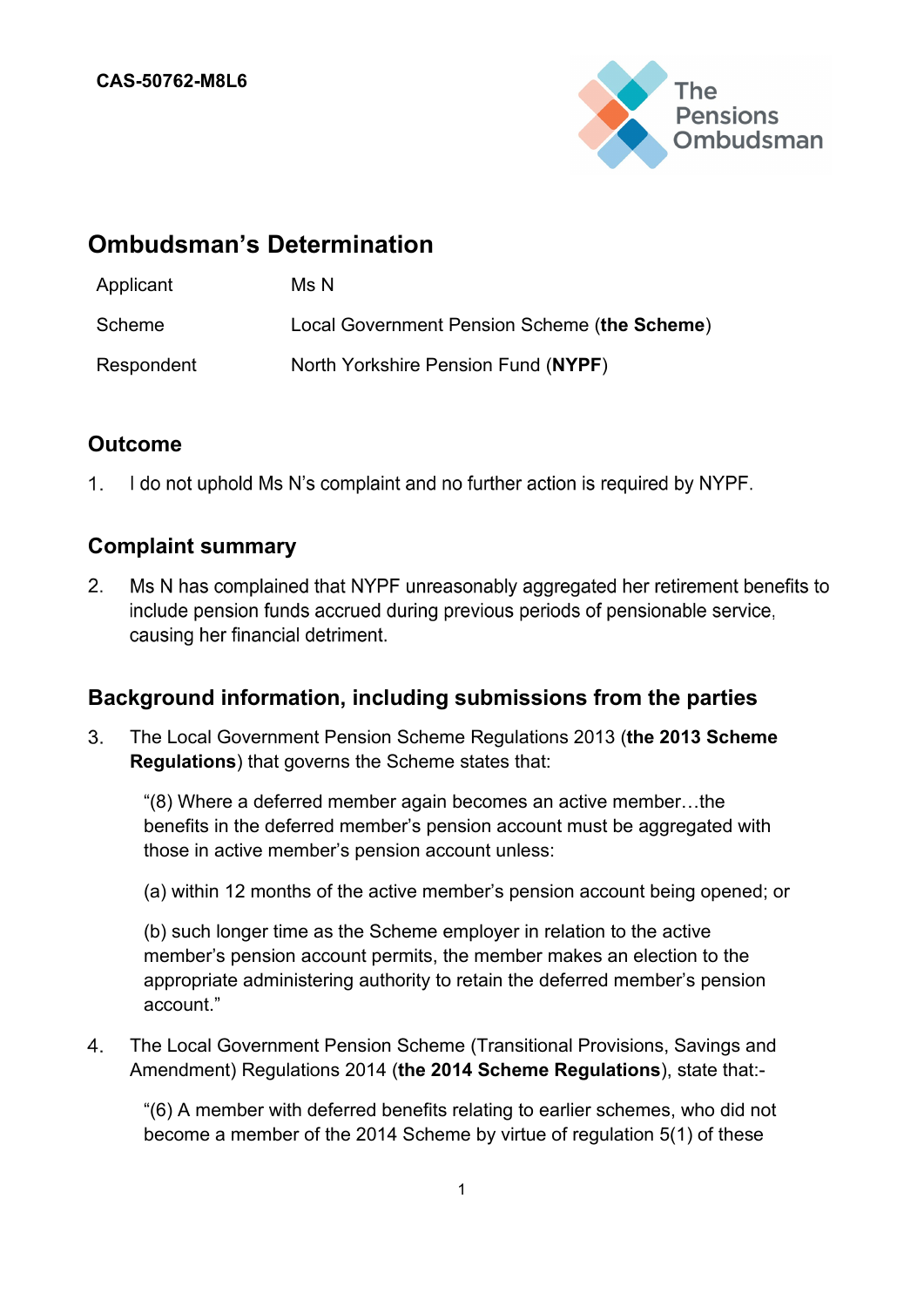regulations…but who subsequently becomes an active member of the 2014 Scheme may:

(a) within 12 months of the active member's pension account being opened; or

(b) such longer time as the Scheme employer permits, elect to receive a transfer value payment in relation to the deferred benefits to be credited to the active member's pension account to purchase earned pension in accordance with actuarial guidance issued by the Secretary of State."

 $5<sub>1</sub>$ On 3 September 2018, Ms N re-joined the Scheme with NYPF, having previously accrued deferred benefits held within three separate pension accounts in the following sections of the Scheme during the periods shown:-

Bedfordshire Pension Fund (**Bedfordshire)** 1998 - 2005 Northamptonshire Pension Fund (**Northamptonshire**) 2005 - 2016 Cambridgeshire Pension Fund (**Cambridgeshire**) 2016 - 2018

- 6. On 1 October 2018, NYPF wrote to Bedfordshire, Northamptonshire and Cambridgeshire asking for Ms N's benefit details.
- $7<sup>1</sup>$ On 9 October 2018, NYPF received Ms N's benefit details from Bedfordshire.
- 8. On the same day NYPF wrote to Ms N confirming that she had two options regarding the possible aggregation of the Bedfordshire benefits via a transfer into her new pension account with NYPF.
- 9. Attached to the letter was a 'Decision Regarding Combining Pension Rights form', (**the Bedfordshire decision form**), which set out Ms N's options as:-
	- **Option 1** I wish my deferred benefit with the Bedfordshire Pension Fund to be [aggregated].
	- **Option 2** I do not wish my deferred benefit with the Bedfordshire Pension Fund to be [aggregated].
- 10. In the letter NYPF also said that if Ms N failed to make a decision within 12 months of re-joining the Scheme on 3 September 2018, her Bedfordshire account would remain separate.
- On 15 January 2019, Ms N signed the Bedfordshire decision form and sent it to NYPF, having elected not to aggregate the Bedfordshire pension account.
- On the same day NYPF received Ms N's benefit details from Northamptonshire and Cambridgeshire.
- On 17 January 2019, NYPF sent two letters to Ms N, one relating to Northamptonshire and the other regarding Cambridgeshire. In summary NYPF said:-
	- For each period of pensionable service relating to the Scheme, Ms N held a separate pension account.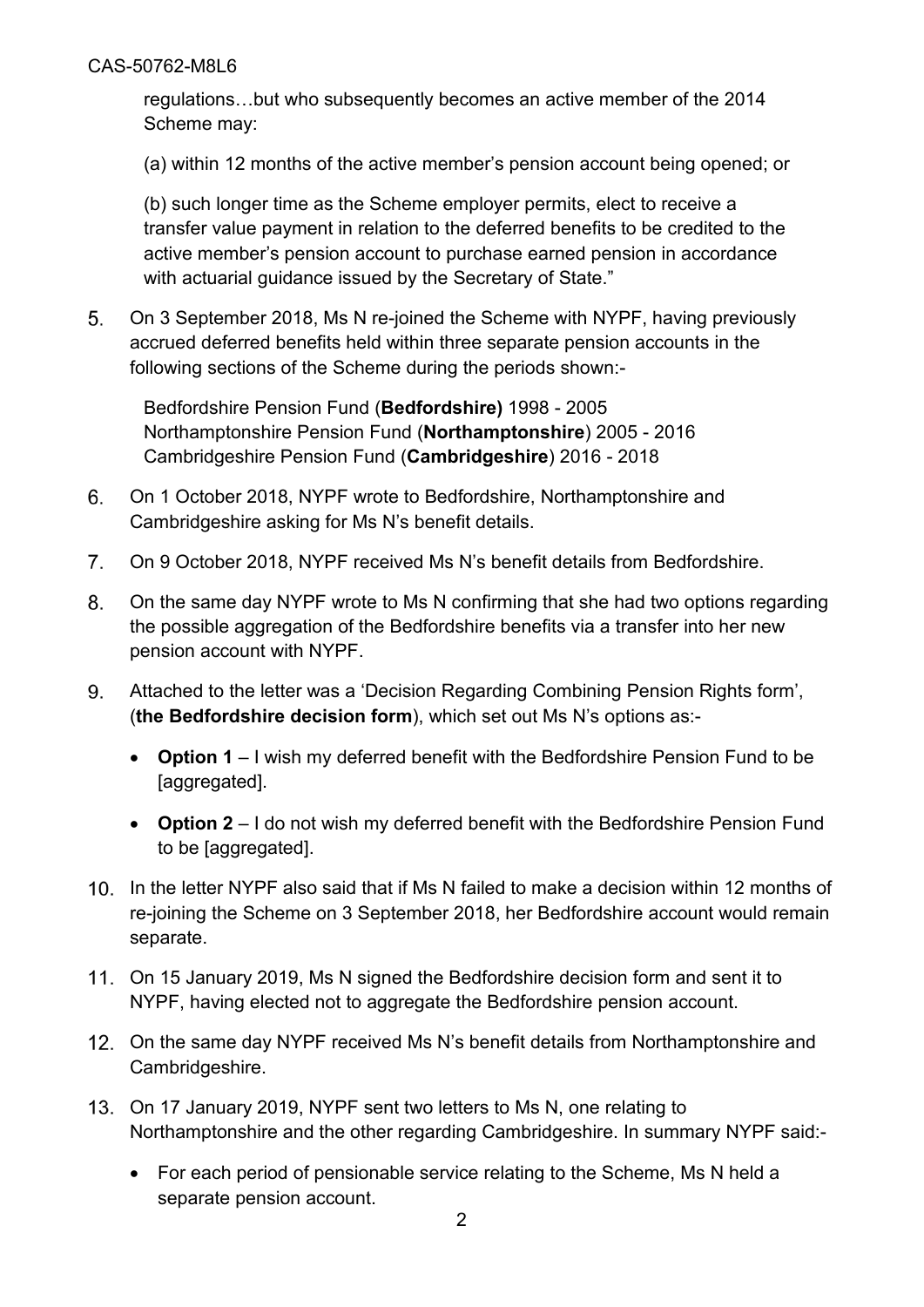- NYPF had received confirmation that Ms N held separate pension accounts with Northamptonshire/Cambridgeshire.
- Under the Scheme Regulations, NYPF was required to aggregate the Northamptonshire/Cambridgeshire benefits with Ms N's NYPF retirement fund within 12 months of her joining, since benefits had been accrued after April 2014.
- If Ms N did not wish for her retirement funds to be aggregated in this way, she would need to complete and return a 'decision form' provided with each letter. If no response was received by 3 September 2019, Ms N's retirement funds would be automatically aggregated as previously stated.
- According to NYPF's records, Ms N's salary had reduced in comparison to her previous pay while with Northamptonshire. Calculation of Ms N's benefits accrued before April 2014 would be based on the subsequent full-time pay at her leaving date, or on retirement.
- So, aggregation of her Northamptonshire retirement fund would currently reduce the benefits payable.
- 14. NYPF concluded the letter by providing contact details that Ms N could use if she required further information.
- 15. The two options quoted in the decision forms attached to each letter were:-
	- Having considered the information provided I confirm I do not wish to have my pension account with [Northamptonshire/Cambridgeshire] and my current NYPF pension account [aggregated].
	- Having considered the information provided I confirm I do wish to have my pension account with [Northamptonshire/Cambridgeshire] [aggregated] with my current NYPF pension account and I wish to proceed with this immediately rather than wait the full 12 months.
- On 22 January 2019, NYPF received the Bedfordshire decision form from Ms N.
- On 3 September 2019, Ms N reached the 12-month deadline after re-joining the Scheme with NYPF, when automatic aggregation of the separate pension funds with Northamptonshire and Cambridgeshire was required, unless she had provided a decision to the contrary.
- On 5 December 2019, NYPF wrote to Ms N confirming that her Northamptonshire pension fund had been transferred into her NYPF pension account.
- 19. On 19 December 2019, Ms N emailed NYPF and complained that:-
	- She had returned the Bedfordshire decision form, and she did not think that it was necessary to respond to NYPF's letter of 17 January 2019.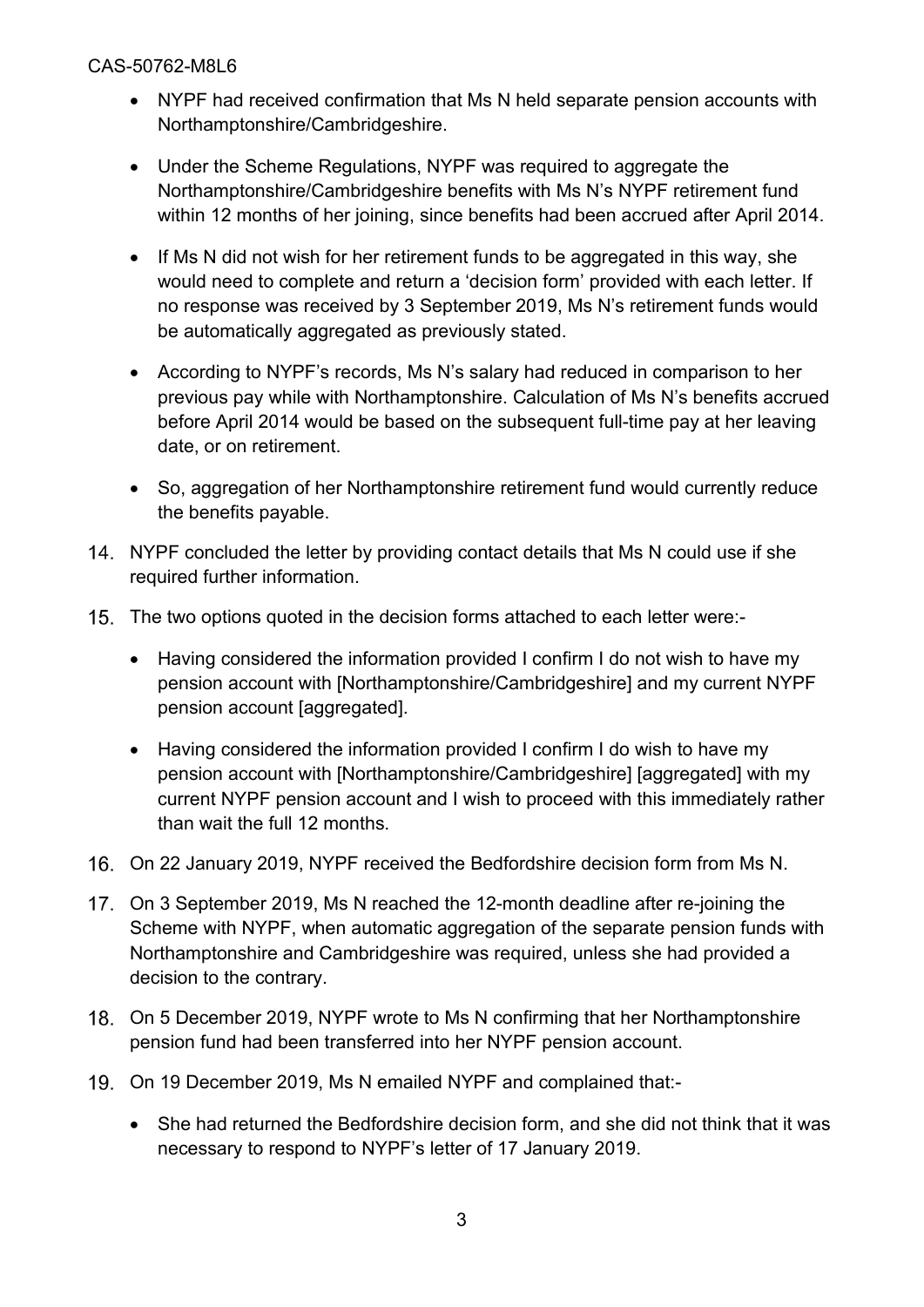- After her service with Northamptonshire, she had subsequently spent two years with Cambridgeshire and did not aggregate the two pension funds, as she considered this to be financially beneficial. She also kept her pension funds separate after moving from Bedfordshire to Northamptonshire for the same reason.
- So, upon joining NYPF she had three other separate pension accounts but subsequently claimed the Bedfordshire retirement pension in June 2019.
- NYPF's letter of 5 December 2019 which confirmed that the Northamptonshire pension fund had been transferred into NYPF caused her concern. She could not understand why NYPF was aggregating that pension fund, but the Cambridgeshire pension account was not also being treated in the same way.
- She would like her pension funds from Northamptonshire, Cambridgeshire and NYPF reinstated to their original separate status.
- The existing aggregated benefits with NYPF caused a financial loss when the last figures that she saw quoted on her separate Northamptonshire account were taken into account.
- 20. On 20 December 2019, NYPF emailed Ms N in response and said:-
	- Ms N needed to make a separate election on the aggregation of each of her three previous pension accounts in the Scheme.
	- The letter of 9 October 2018 was in connection with Bedfordshire only, as stated in the Bedfordshire decision form provided with the letter.
	- The Scheme Regulations imposed a 12-month deadline for an election to be made, otherwise the pension fund would have remained with Bedfordshire by default. Ms N did elect to retain her deferred benefits with Bedfordshire, which was sent notification of that decision.
	- In January 2019, two letters were sent to Ms N regarding Northamptonshire and Cambridgeshire, with a decision form attached to each letter, asking her to elect either aggregation or separate pension accounts. Both letters quoted a deadline of 3 September 2019, one year from Ms N joining NYPF, by which time she needed to make a decision.
	- The Northamptonshire and Cambridgeshire pension accounts held post-1 April 2014 benefits. So, the Scheme Regulations required aggregation if elections were not made by the deadline. As no response was received from Ms N, the pension funds were requested from Northamptonshire and Cambridgeshire for aggregation with NYPF.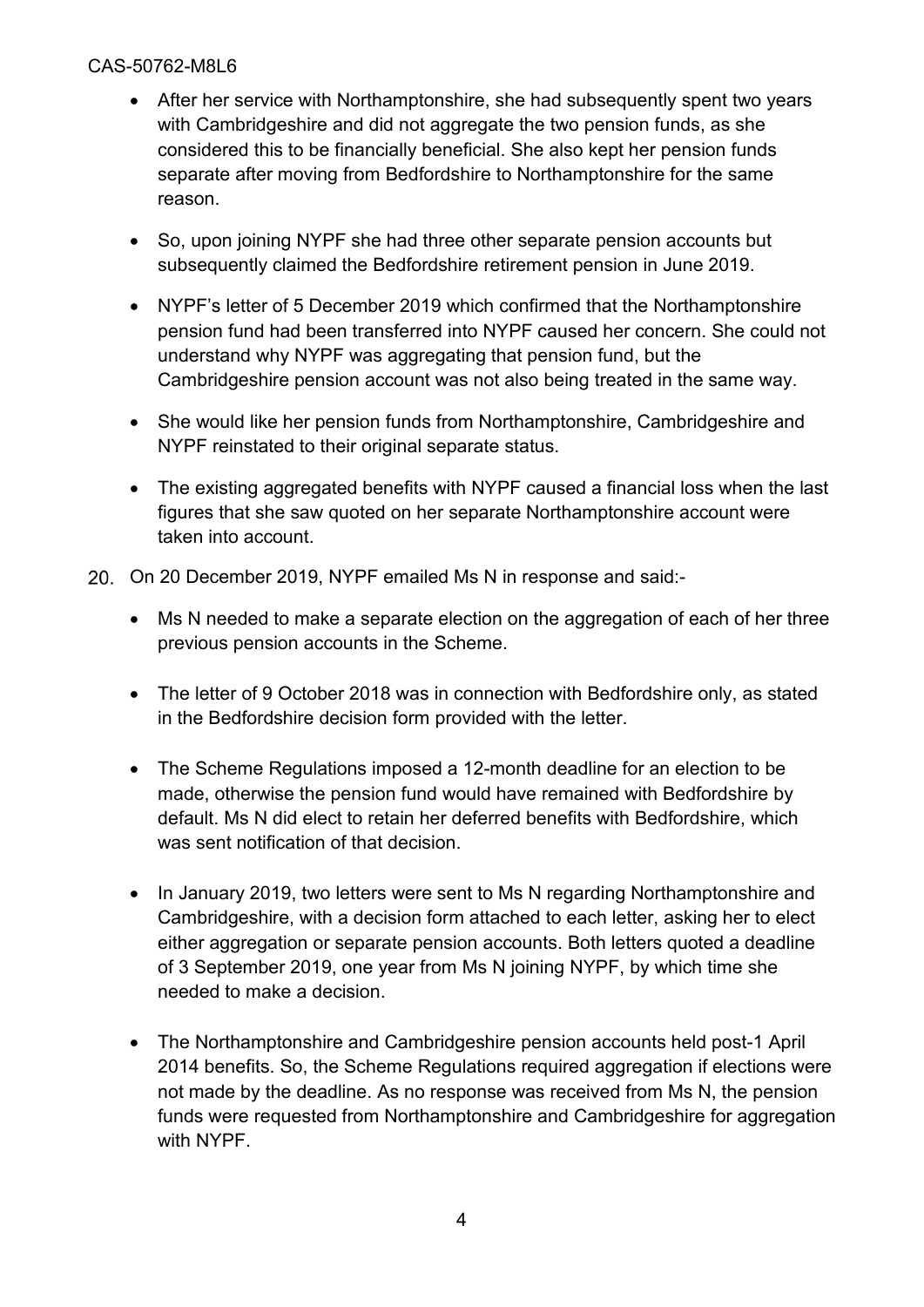- The Scheme Regulations do not permit the reversal of the automatic aggregations in Ms N's case because no administrative errors were made.
- On 24 December 2019, Ms N complained under stage one of the Scheme's Internal Dispute Resolution Procedure (**IDRP**).
- 22. On 7 January 2020, NYPF wrote to Ms N confirming that the Cambridgeshire pension fund had been transferred into the NYPF account.
- On 21 February 2020, West Yorkshire Pension Fund, the local authority nominated to review NYPF IDRP decisions, wrote to Ms N in response to her complaint and said:-
	- Ms N's previous pension accounts were covered by different Scheme Regulations as this was dependent on the date on which the period of membership ended.
	- Ms N's earliest period of service with Bedfordshire was covered by the 2014 Regulations, which provided that a member re-joining the Scheme with a new employer had to make a positive election within 12 months if the pension accounts were to be aggregated.
	- Ms N's periods of service with Northamptonshire and Cambridgeshire were subject to the 2013 Regulations, under which a member re-joining the Scheme with a new employer, automatically has their pension accounts aggregated, unless they had elected to keep them separate.
	- Accordingly, NYPF had offered the correct options to Ms N in relation to each of her previous periods of service in the Scheme.
	- Ms N stated that she only received one of the two letters that NYPF sent to her on 17 January 2019, regarding Northamptonshire, and not the letter on Cambridgeshire. However, both letters stated that NYPF was required to automatically aggregate her pension accounts, where benefits were accrued after 2014, unless she elected to the contrary by the deadline. Ms N had accrued benefits after 2014 with both Northamptonshire and Cambridgeshire.
	- So, having received the letter of 17 January 2019 regarding Northamptonshire, Ms N ought to have been aware that her Cambridgeshire pension fund would be treated in the same way.
	- As Ms N did not submit completed decision forms by 3 September 2019, stating that she wished to keep the Northamptonshire and Cambridgeshire pension accounts separate, NYPF was required to aggregate them.
	- Ms N's complaint was not upheld.
- On 25 March 2020, Ms N appealed under stage two of the IDRP and said:-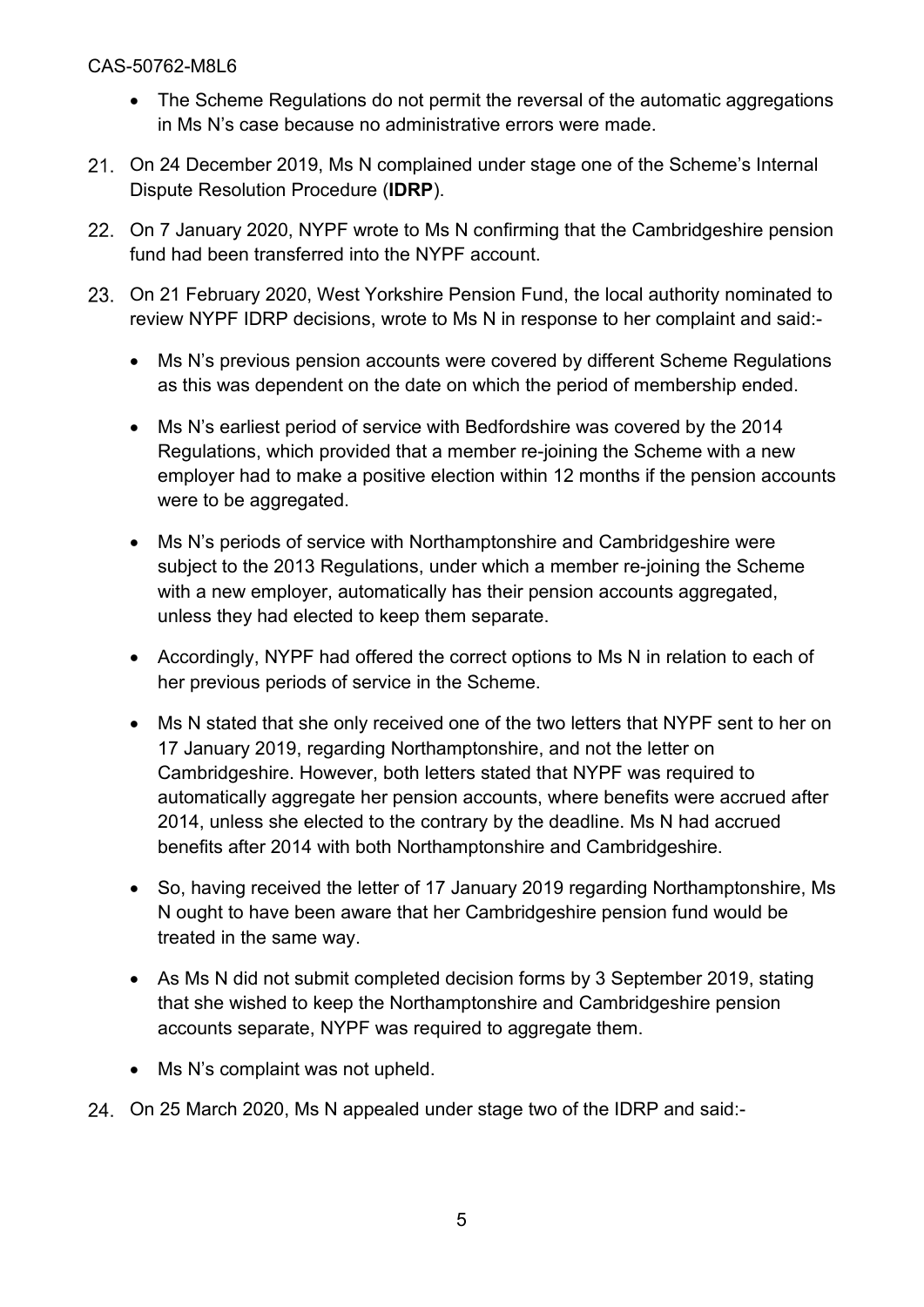- The confusion caused by the communications she had received from NYPF had not been recognised.
- On 24 September 2018, she had completed a 'New Starter' form relating to her having recently joined NYPF. That form referred to all three of her other pension accounts.
- NYPF's letter of 9 October 2018 included the Bedfordshire decision form providing two options and stated that if she did not make an election, the related pension account would remain separate.
- Having only recently completed the 'New Starter' form regarding all three of her separate pension accounts, she incorrectly believed that the letter of 9 October 2018 also related to all three pension accounts, and not just Bedfordshire.
- It was possible that the Bedfordshire decision form that she sent back on 15 January 2019 prompted NYPF to send a letter regarding Northamptonshire.
- By then she was assuming that all three of her separate pensions' accounts would not be aggregated with NYPF and took no further action.
- She had not received NYPF's letter of 17 January 2019 regarding the Cambridgeshire account, only the other letter sent on the same day regarding Northamptonshire. In that letter NYPF said that under the regulations governing the Scheme, aggregation had to be processed if a contrary election had not been received within 12 months of re-joining the Scheme. Confusingly, this was different to NYPF's letter of 9 October 2018 regarding Bedfordshire, which stated that aggregation would not take place if an election was not received.
- On 31 March 2020, NYPF wrote to Ms N in response and said:-
	- Correspondence was sent to Bedfordshire, Cambridgeshire, and Northamptonshire on 1 October 2018, asking for her benefit details. NYPF could not provide any information to Ms N until each set of benefit details was received. Bedfordshire responded promptly, so the letter of 9 October 2018 was sent. Ms N's benefit details from both Cambridgeshire and Northamptonshire were subsequently received on 15 January 2019.
	- The two letters of 17 January 2019 were then sent to Ms N regarding those pension accounts by the same person and would likely have been put in the same envelope. The Cambridgeshire and Northamptonshire pension accounts were covered by the 2013 Regulations, while Bedfordshire came under the 2014 Regulations. Consequently, it was not possible to provide a single letter regarding aggregation of Ms N's different pension accounts.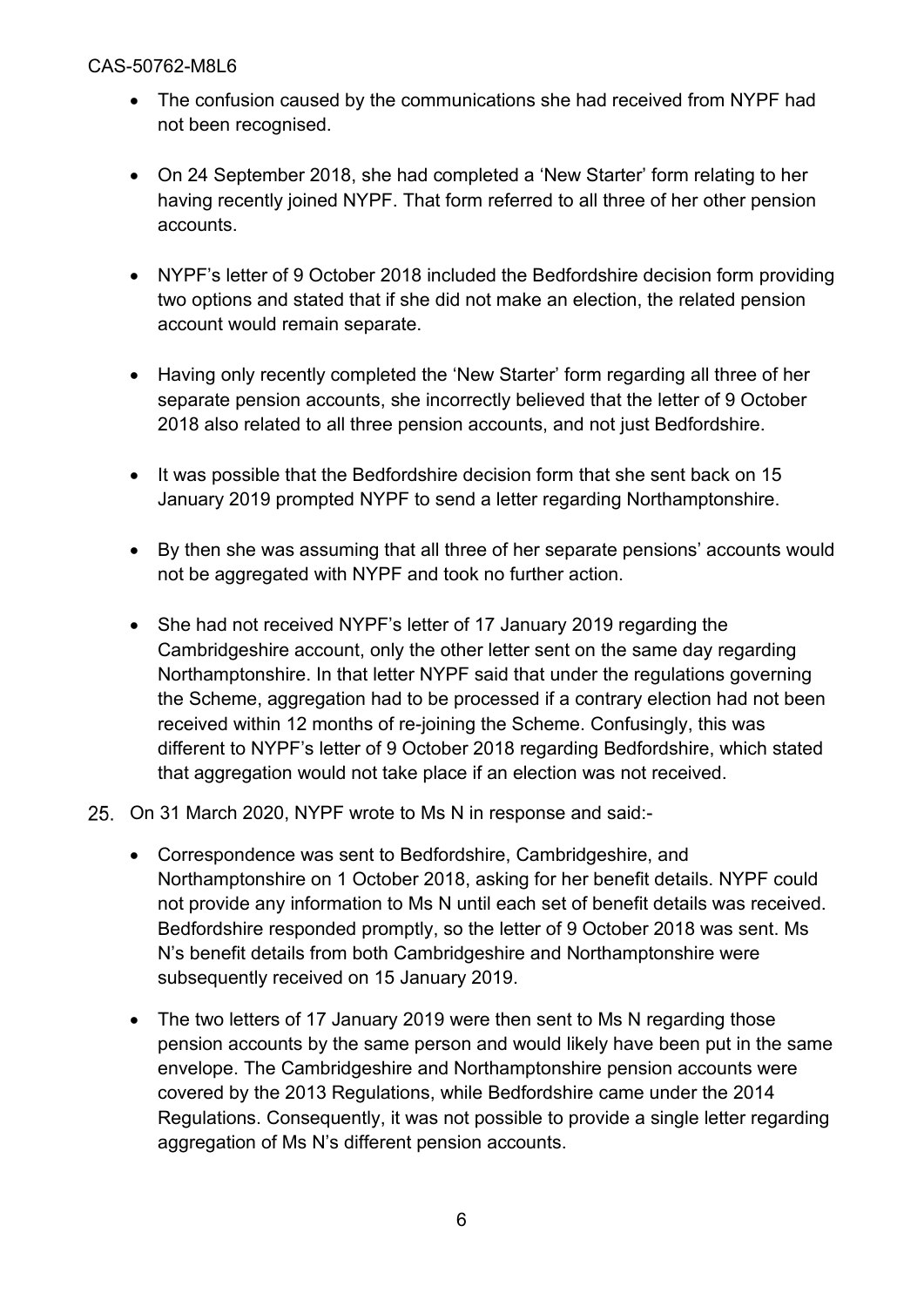- Ms N would reasonably have been expected to query the letter of 17 January 2019 regarding Northamptonshire, if she believed that an election covering all three of her separate pension accounts had already been made.
- As Ms N's salary linked to NYPF increases over time, the reduction in retirement benefits compared to the last known pension payable from Northamptonshire decreases.
- NYPF has acted in accordance with the regulations governing the Scheme by aggregating Ms N's pension funds, since no response was received by the deadline.
- Ms N's complaint was not upheld.

### **Ms N's position**

- 26. Ms N said:-
	- She had thought that submission of the Bedfordshire decision form meant that none of the Bedfordshire, Northamptonshire and Cambridgeshire pension funds would be aggregated with NYPF.
	- Had NYPF sent three separate letters on 9 October 2018, she would not have made this assumption.
	- She only received notification of the Northamptonshire pension account being aggregated two days after submitting the Bedfordshire decision form on 15 January 2019. It is possible that returning the Bedfordshire decision form prompted NYPF to write to her regarding the Northamptonshire pension account on 17 January 2019.
	- The letter of 17 January 2019 was contrary to the previous correspondence regarding the Bedfordshire pension account, which stated that aggregation would not be required if an election was not received.
	- So, the communications that she received from NYPF were not sufficiently clear, partly due to the variations in the Scheme Regulations covering each of her pension accounts.

# **Adjudicator's Opinion**

- 27. Ms N's complaint was considered by one of our Adjudicators who concluded that no further action was required by NYPF. The Adjudicator's findings are summarised below:-
	- There was no reference in the Bedfordshire decision form to either Northamptonshire or Cambridgeshire in those options. So, it should have been clear to Ms N that NYPF had only been referring to the Bedfordshire pension account. Ms N's failure to check this point with NYPF caused her to incorrectly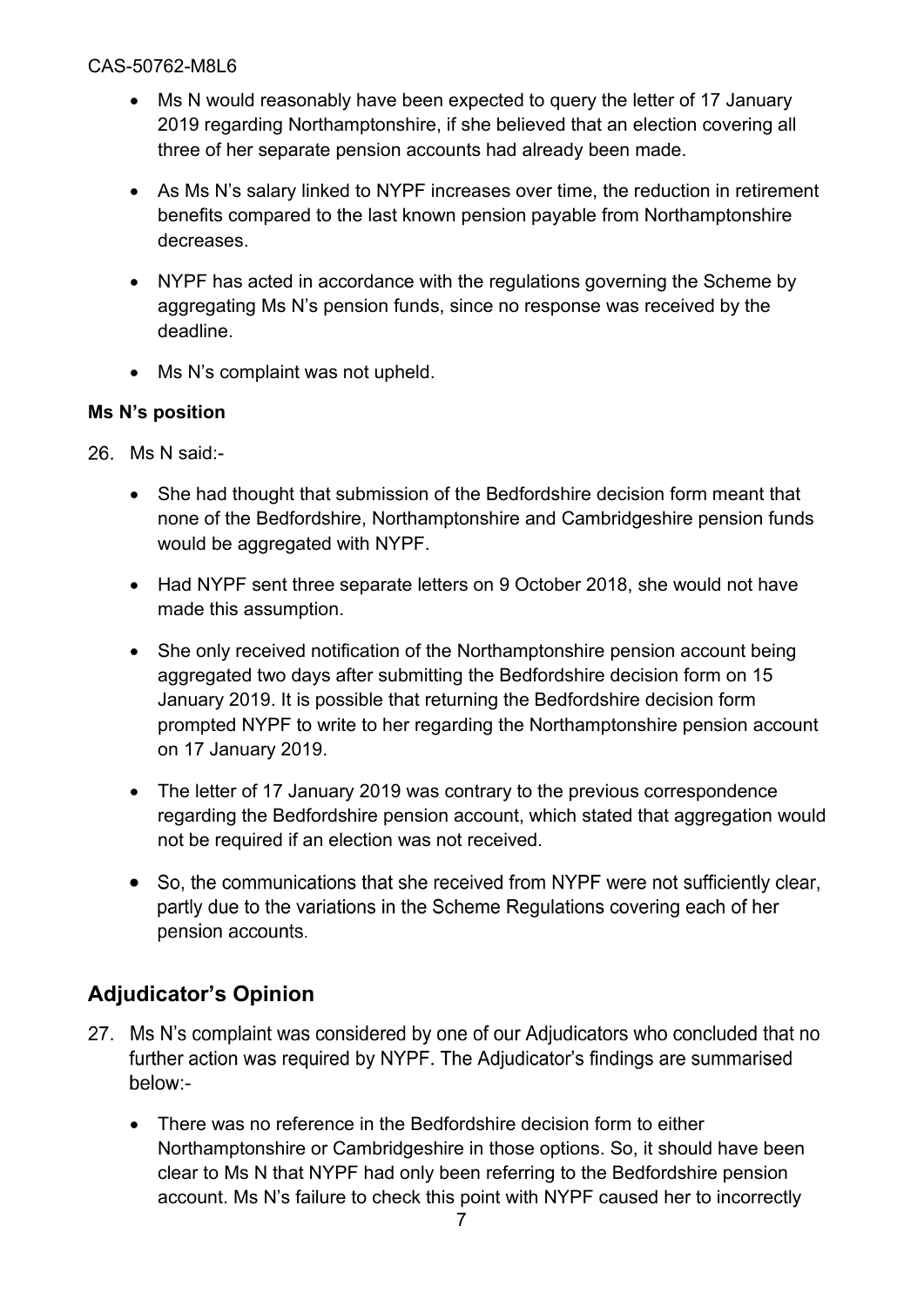assume that she had also elected not to aggregate the Northamptonshire and Cambridgeshire pension accounts by submitting the signed Bedfordshire decision form.

- Following the information requests that were sent to Bedfordshire, Northamptonshire and Cambridgeshire on 1 October 2018, Bedfordshire provided the required benefit details to NYPF on 9 October 2018. In the Adjudicator's view it was this that enabled NYPF to send the letter of 9 October 2018. NYPF did not receive Ms N's Northamptonshire and Cambridge benefit details until 15 January 2019. So, it would not have been possible for NYPF to send all three letters regarding Ms N's options to her on 9 October 2018.
- NYPF said it could only send information to Ms N after receiving the benefit details of her other pension accounts. So, in the Adjudicator's opinion it was reasonable for NYPF to write to Ms N on 17 January 2019 regarding Northamptonshire and Cambridgeshire, having received the required benefit details two days earlier. It was this that prompted NYPF to send the letters to Ms N, rather than receipt of the Bedfordshire decision form.
- The Bedfordshire pension account was covered by the 2014 Regulations, which required a member re-joining the Scheme with a different employer to make a positive election within 12 months if the pension accounts were to be aggregated. The Northamptonshire and Cambridgeshire pension accounts were subject to the 2013 Regulations, which provided that a member re-joining the Scheme with a new employer automatically had their pension accounts aggregated, unless they had elected to keep them separate.
- NYPF's letter of 9 October 2018 regarding Bedfordshire and the two letters of  $\bullet$ 17 January 2019 regarding the Northamptonshire and Cambridgeshire pension accounts correctly set out Ms N's options in accordance with the applicable Scheme Regulations. The specific pension account that was being referred to was also quoted in each letter. So, in the Adjudicator's view the onus was on Ms N to raise enquiries with NYPF if she found this information unclear, but she failed to do so.
- NYPF's letter of 17 January 2019 regarding the Northamptonshire benefits confirmed the requirement to automatically aggregate pension accounts within 12 months of Ms N re-joining the Scheme, where benefits were accrued after 2014, unless she elected to keep them separate. In the Adjudicator's view, as Ms N had also accrued post-2014 benefits with Cambridgeshire, she ought to have been aware that the same regulation was also applicable to that pension account, even if she had not received the related letter.
- NYPF could not reasonably be held responsible for Ms N failing to make elections to prevent her pension accounts with Northamptonshire and Cambridgeshire being aggregated by the deadline of 3 September 2019. So, in the Adjudicator's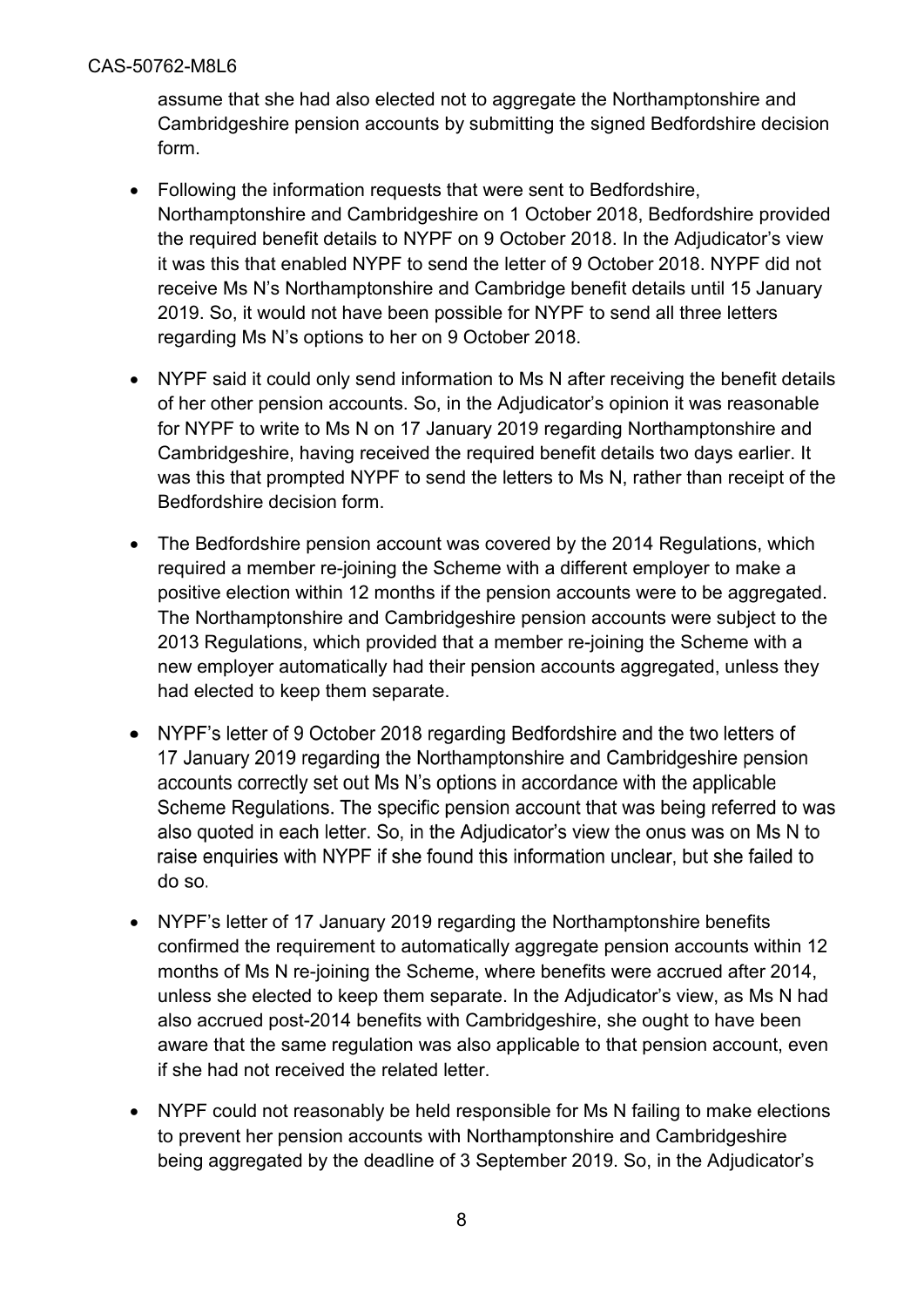view there was no requirement for NYPF to now reverse the automatic aggregation of those pension accounts.

NYPF accepted the Adjudicator's Opinion, Ms N did not, and the complaint was passed to me to consider. Ms N provided her further comments which do not change the outcome. I agree with the Adjudicator's Opinion and note the additional points raised by Ms N.

### **Ms N's additional comments**

- Having submitted the Bedfordshire decision form, she remained unaware that her Northamptonshire benefits would be aggregated by NYPF, until she received the letter of 5 December 2019. Up to that point it had not been clear that there was any need to raise any further enquiries regarding that possibility.
- She believed that no action was required to maintain separate pension accounts with Northamptonshire and Cambridgeshire as had been the case with Bedfordshire.
- NYPF's letter of 17 January 2019 regarding the benefits accrued with Northamptonshire arrived two days after she had returned the Bedfordshire decision form. At the time she had believed that her decision to keep all three of her pension accounts separate from NYPF had already been notified. Consequently, she did not read the letter of 17 January 2019 carefully, in the belief that her decision to keep it separate had already been notified.
- It would have been appropriate for NYPF to contact her at this point, since not responding to the letter meant she had chosen a different option regarding the benefits accrued with Northamptonshire and Cambridgeshire particularly, given that aggregating the Northamptonshire benefits would lead to a financial loss.
- There were complexities caused by the variations in the Scheme Regulations applying to the three separate pension accounts with Bedfordshire, Northamptonshire and Cambridgeshire. So, responsibility for dealing with any discrepancies in the way those pension accounts were dealt with for aggregation purposes should have been shared with NYPF.

## **Ombudsman's decision**

- 29. Ms N complained that NYPF has unreasonably aggregated her retirement benefits to include funds accrued during previous periods of pensionable service, causing her financial detriment.
- Ms N submitted that NYPF's letter of 17 January 2019 regarding the benefits accrued with Northamptonshire arrived two days after she had returned the Bedfordshire decision form. She contends that at the time she had believed that her decision to